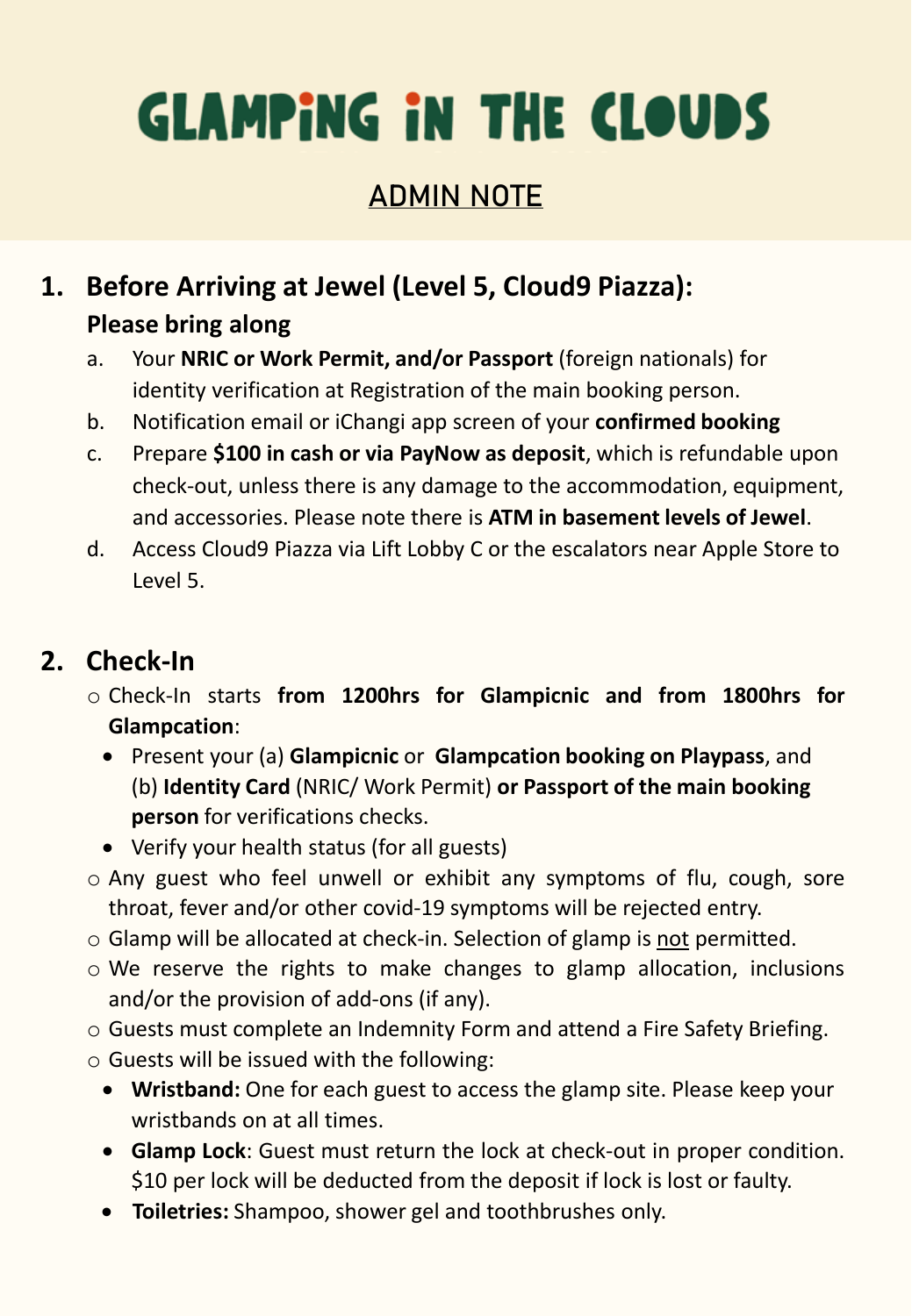## ADMIN NOTE

### **3. Within the Glamping Ground**

- o Please **keep your masks on at all times** when you are outside your glamp.
- o Please **keep your wristband on at all times** for access into and out of the glamping site. Loss of wristbands will result in immediate removal from the glamping ground and no re-entry will be allowed.
- o No more than 4 persons in a glamp at a time, except for Glampicinic where up to 6 persons are allowed, subject to prevailing Safe Management Measures.
- o Please remove shoes before entering glamps.
- o 2 Power points are available in every glamp.
- o Please consume food and drinks only within your glamp.
- o No helium balloons, open fire, candles or sharp objects allowed.
- o Other Dos and Don'ts are available in every glamp.

#### **4. Showers – Glampcation only**

- o Each glamp, regardless of guest numbers, is entitled to **45 minutes of shower**. Shower slot is to be booked on a first come first serve basis, using the shower coupon issued at check-in.
- o Every glamp of guests are required to take turns to shower in the same shower unit. Cleaning of shower units will be done after each slot.
- o Please be punctual for showers and present your shower booking before entry. To minimise any delay of showers for guests in the next timeslot, there will not be any time extension.
- o Please **bring your own towels** (towels will not be provided) and slippers for a convenient shower experience. A hand carry bag is recommended for you to contain your towels and clothes for ease of change.

#### **5. Amenities**

- o **Toilets, baby care rooms** and **hot water dispensers** are available at specified locations. You may refer to Jewel's floor directory or enquire with our reception counter for more information.
- o Please bring your own toiletries for washing-up, including facial foam and face towel.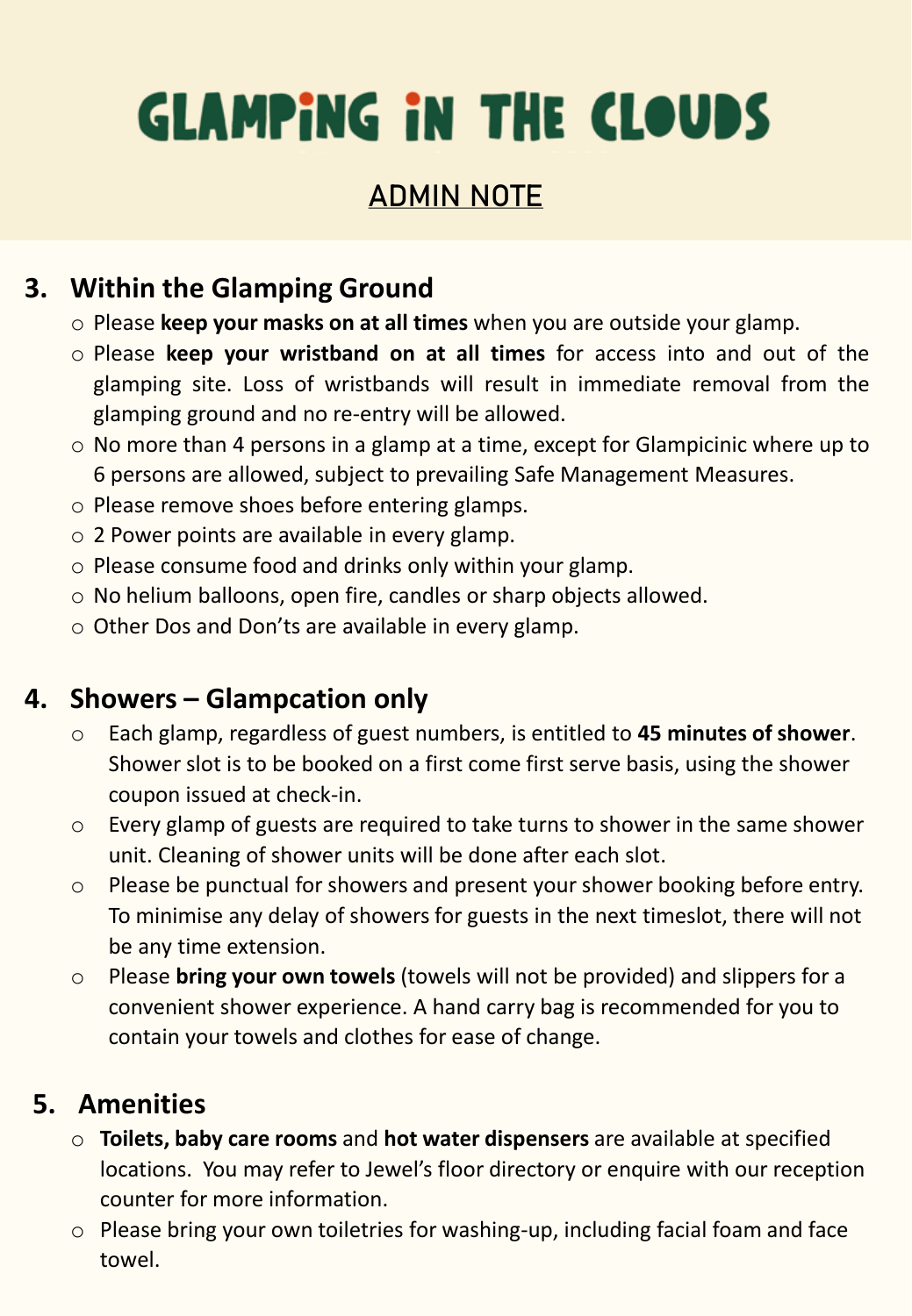## ADMIN NOTE

#### **6. Smoking**

- o Smoking is strictly not permitted within Jewel.
- o Nearest Smoking Point is located at **outside Jewel near the pickup point on Level 2**.

### **7. F&B**

o **Delivery:** "Changi Eats" provides food delivery from multiple F&B outlets in JEWEL and Changi Airport, at your fingertips. Upon delivery, you need to collect your food at the reception counter.

Changi Eats take orders from 12.30pm-8pm. Orders must be made at least 120mins before scheduled delivery time, up to 7 days advance order allowed.

**O** Coupon Code Name: JUNGLAMP10 **Coupon Code Value: \$10 OFF MINIMUM \$50 SPENT + FREE DELIVERY TO JEWEL** \*Delivery Address: Jewel Cloud9 Piazza Level 5, Singapore 819666

- o **Snacks** are available at Jewel, Terminal 1 and Terminal 3
- o **Breakfast** is not provided. You may head to FunToast on Level 4 or The Coffee Bean and Tea Leaf on Level 1.

## **8. Check-Out**

- o Check out for Glampicnic is strictly at **1600hrs** on the same day.
- o Check out for Glampcation is strictly at **1000hrs** the next day.
- o Please ensure that you take all your belongings with you, return the glamp lock and collect your deposit.